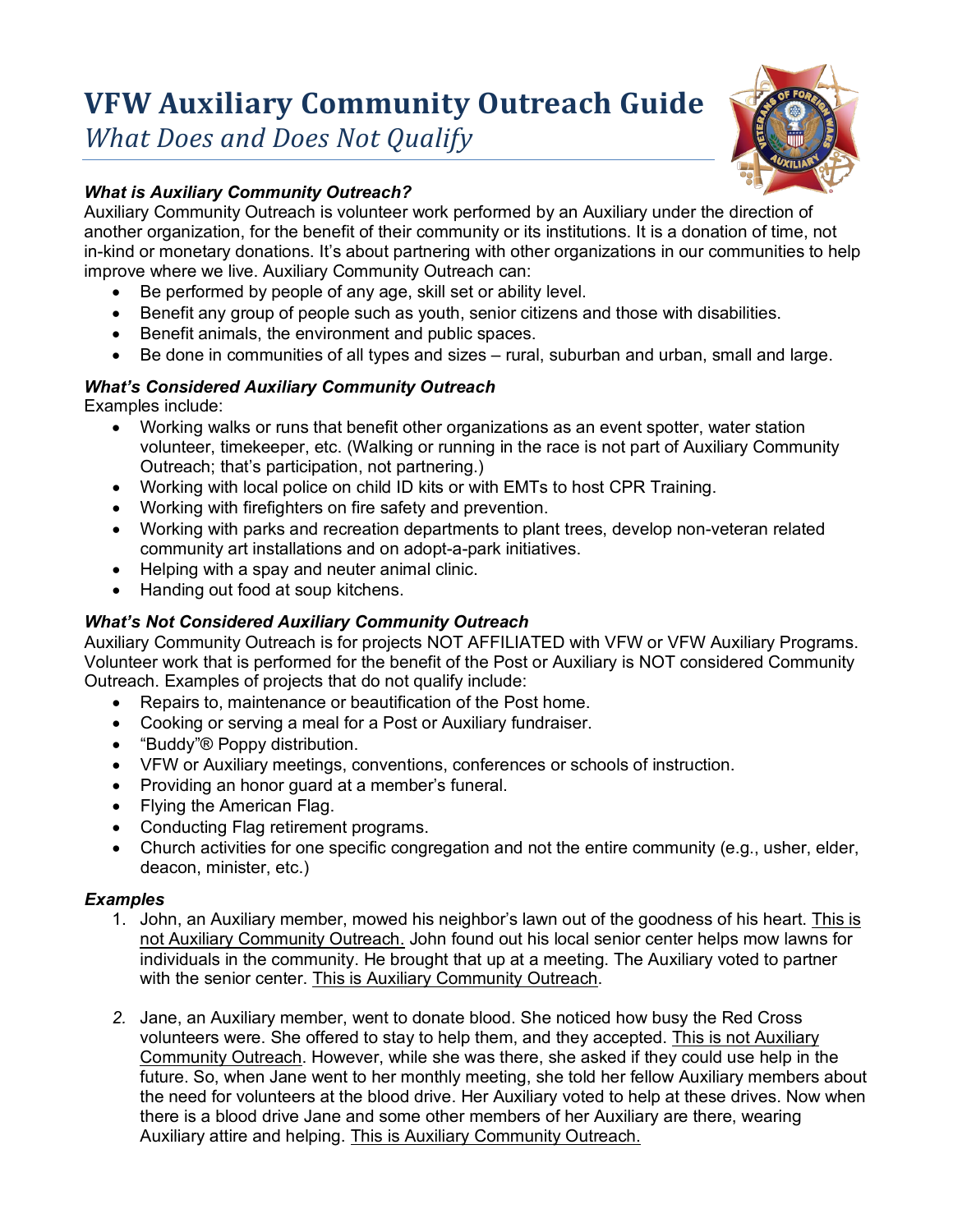#### *VFW Community Service and VFW Auxiliary Community Outreach*

VFW Auxiliary Community Outreach is similar to the VFW Community Service Program. Below is an excerpt from what the VFW communicates to their Posts. We hope this will help you to know what can and cannot be reported under this Program for both the VFW and the Auxiliary.

#### *VFW Community Service*

*Community Service as defined by the National Community Service Trust Act "encompasses any human act serving the common good; in the interest of the community." Elsewhere, community service is further defined as "a service that is performed for the benefit of the public or its institutions."*

*The Veterans of Foreign Wars of the U.S. subscribes to the above but adds that, for the purposes of volunteer recognition, VFW community service must be performed by and as a representative of the Veterans of Foreign Wars and must be performed for an organization outside the VFW and its Auxiliaries and must be verified by an authorized representative of that organization.*

*In addition, efforts performed for the benefit of the Post or Auxiliary's benefit should not be considered as community service.* 

*A particularly controversial area in VFW community service is service to one's church. Generally, these efforts are not considered community service for two reasons: 1) they are not performed for the community at large; 2) they are part of an individual's service to their faith and not to the VFW. The exception to this would be performing the same service for all the churches, etc. in a given community.*

#### **Important Auxiliary Additions to VFW Community Service:**

- 1. Wear something that signifies you are a member of the VFW Auxiliary.
- 2. The project must be voted on during an Auxiliary meeting. *(The VFW also requires this in another section of their instructions.)*
- 3. If what you are doing can be reported under another Auxiliary Program, report it under that Program, not under Auxiliary Community Outreach.
- 4. Auxiliary work\* (e.g., Community Outreach, Americanism, Veterans & Family Support, etc.) is to be reported to your local VFW Post Adjutant so it can be added to their report. This will help your Post with eligibility for the National Outstanding Community Service Post Award.
- 5. Auxiliary Community Outreach volunteer work does not have to be verified by the organization you are partnering with. *(This is a VFW requirement only.)*

Auxiliaries are responsible for so many good deeds that help our communities. Collectively, all our projects need to be counted to effectively show the importance of the local VFW and VFW Auxiliary to the community.

We hope this provides clarification on this Program. If you are unsure of whether your project will count toward the Auxiliary Community Outreach Program, contact your Department Chairman with your questions.

*\*VFW Community Service encompasses many Auxiliary Programs, not just Auxiliary Community Outreach. Therefore, all that your Auxiliary does is to be reported to the Post Adjutant.*